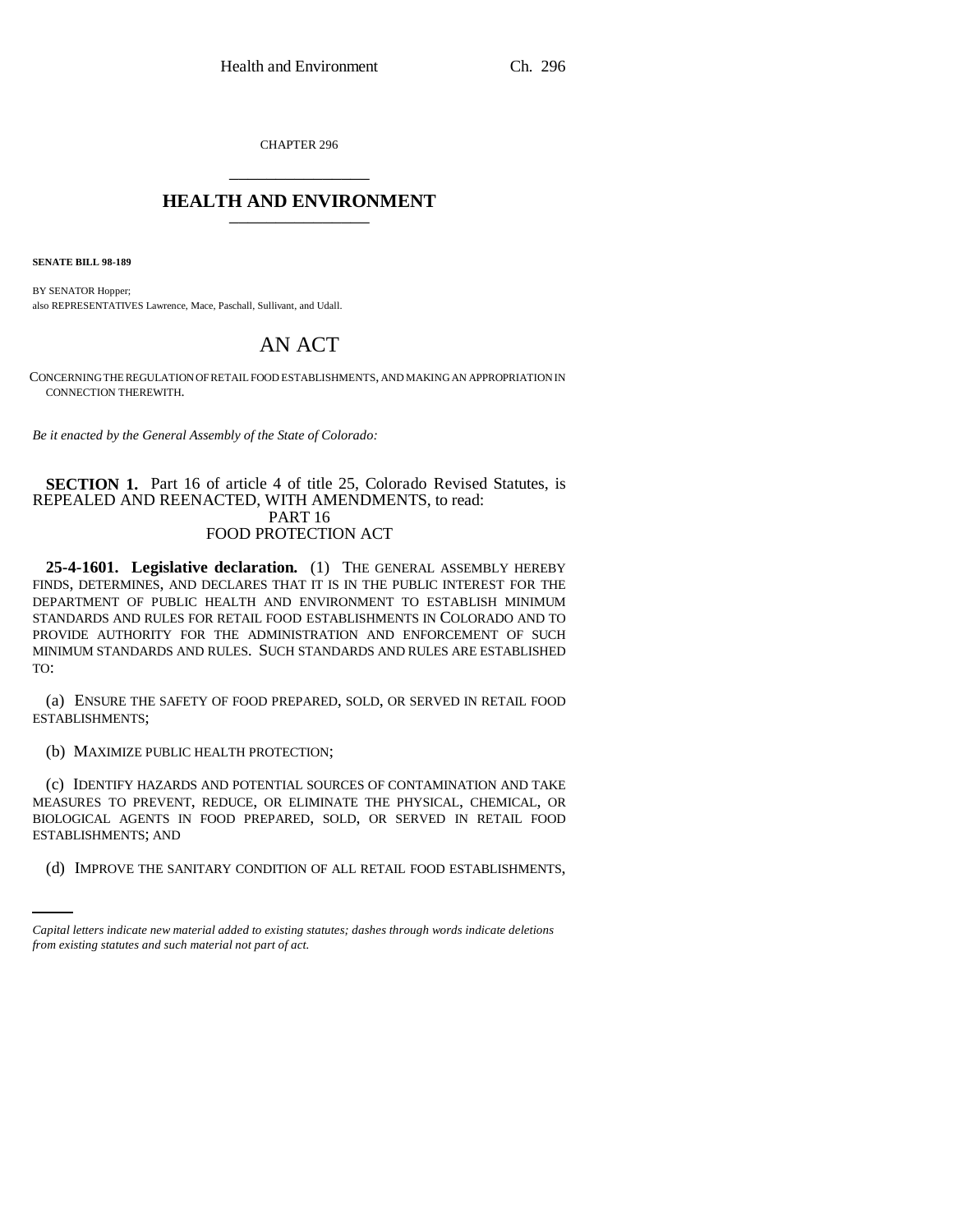REDUCE FOOD-BORNE ILLNESS OUTBREAKS, AND CONTROL THE SPREAD OF FOOD-BORNE DISEASE FROM RETAIL FOOD ESTABLISHMENTS.

(2) THIS PART 16 IS DEEMED AN EXERCISE OF THE POLICE POWERS OF THE STATE FOR THE PROTECTION OF THE HEALTH AND SOCIAL WELFARE OF THE PEOPLE OF THE STATE OF COLORADO.

**25-4-1602. Definitions.** AS USED IN THIS PART 16, UNLESS THE CONTEXT OTHERWISE REQUIRES:

(1) "AUTOMATED FOOD MERCHANDISING ENTERPRISE" MEANS THE COLLECTIVE ACTIVITY OF THE SUPPLYING OR PREPARING OF FOOD OR DRINK FOR AUTOMATED FOOD MERCHANDISING MACHINES.

(2) "CERTIFICATE OF LICENSE" MEANS A GRANT TO OPERATE A RETAIL FOOD ESTABLISHMENT WITHOUT A FEE, UNDER THE CONDITIONS SET FORTH IN SECTION 25-4-1607 (9).

(3) "DEPARTMENT" MEANS THE DEPARTMENT OF PUBLIC HEALTH AND ENVIRONMENT, AND ITS AUTHORIZED EMPLOYEES.

(4) "FOOD" MEANS ANY RAW, COOKED, OR PROCESSED EDIBLE SUBSTANCE, ICE, BEVERAGE, OR INGREDIENT USED OR INTENDED FOR USE OR FOR SALE IN WHOLE OR IN PART FOR HUMAN CONSUMPTION.

(5) "FUND" MEANS THE FOOD PROTECTION CASH FUND CREATED IN SECTION 25-4-1608.

(6) "HACCP PLAN" MEANS A WRITTEN DOCUMENT SETTING FORTH THE FORMAL PROCEDURES FOR FOLLOWING HAZARD ANALYSIS CRITICAL CONTROL POINT PRINCIPLES.

(7) "INSPECTION" MEANS AN INSPECTION OF A RETAIL FOOD ESTABLISHMENT CONDUCTED BY THE DEPARTMENT OR A LOCAL BOARD OF HEALTH TO ENSURE COMPLIANCE BY SUCH ESTABLISHMENT WITH RULES PROMULGATED BY THE DEPARTMENT PURSUANT TO THIS PART 16.

(8) "LICENSE" MEANS A GRANT TO A LICENSEE TO OPERATE A RETAIL FOOD ESTABLISHMENT.

(9) "LICENSEE" MEANS A PERSON THAT IS LICENSED OR WHO HOLDS A CERTIFICATE OF LICENSE PURSUANT TO THIS PART 16 AND IS RESPONSIBLE FOR THE LAWFUL OPERATION OF A RETAIL FOOD ESTABLISHMENT.

(10) "LOCAL BOARD OF HEALTH" MEANS A COUNTY OR DISTRICT HEALTH DEPARTMENT, A COUNTY OR MUNICIPAL BOARD OF HEALTH, OR A REGIONAL HEALTH DEPARTMENT ESTABLISHED PURSUANT TO PART 5, 6, OR 7 OF ARTICLE 1 OF THIS TITLE.

(11) "MODIFIED ATMOSPHERE PACKAGING" MEANS THE REDUCTION OF THE AMOUNT OF OXYGEN IN A PACKAGE BY MECHANICALLY EVACUATING THE OXYGEN, DISPLACING THE OXYGEN WITH ANOTHER GAS OR COMBINATION OF GASES, OR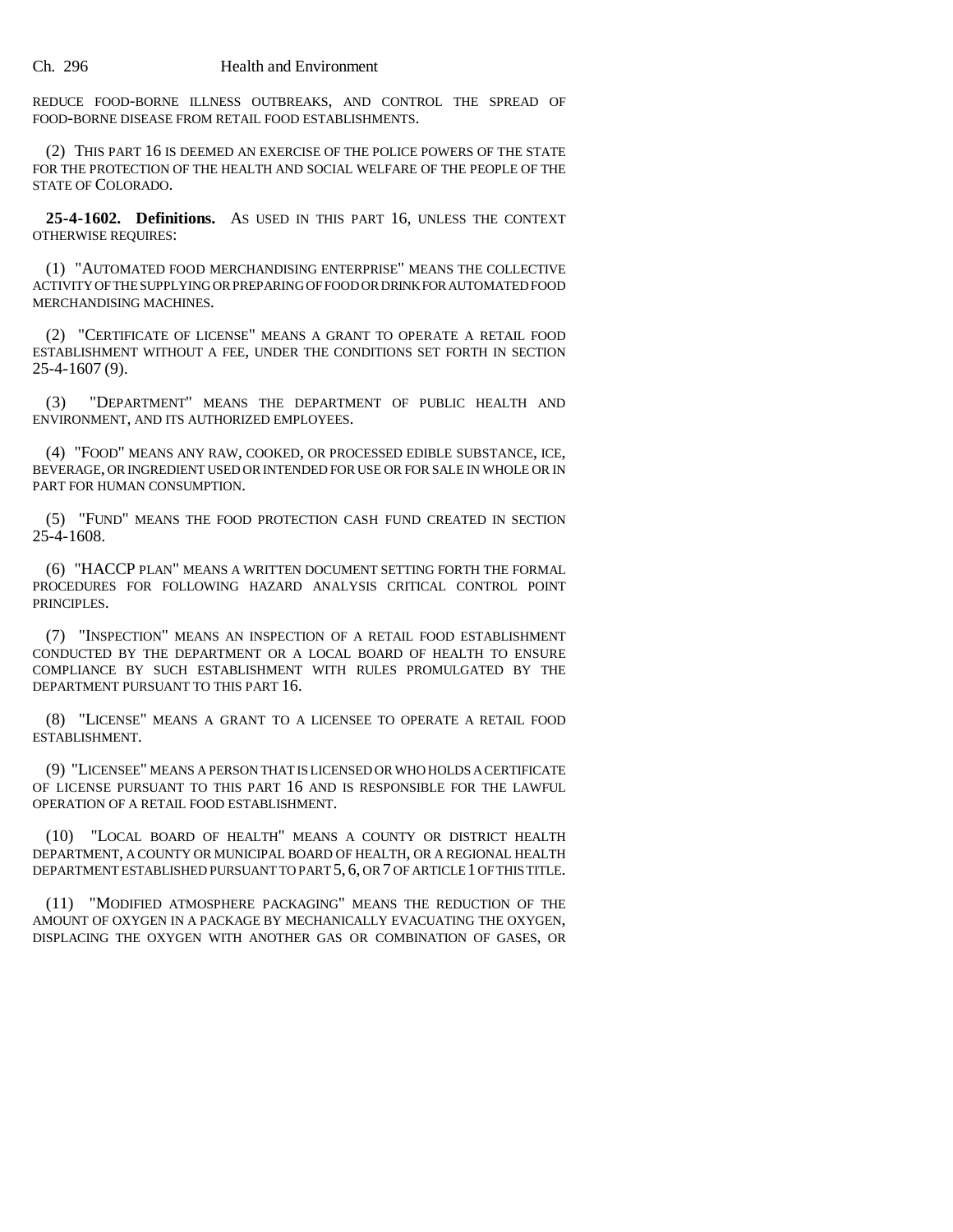OTHERWISE CONTROLLING THE OXYGEN CONTENT TO A LEVEL BELOW THAT NORMALLY FOUND IN THE SURROUNDING ATMOSPHERE, WHICH IS TWENTY-ONE PERCENT OXYGEN.

(12) "NONPOTENTIALLY HAZARDOUS" MEANS ANY FOOD OR BEVERAGE THAT, WHEN STORED UNDER NORMAL CONDITIONS WITHOUT REFRIGERATION, WILL NOT SUPPORT THE RAPID AND PROGRESSIVE GROWTH OF MICROORGANISMS THAT CAUSE FOOD INFECTIONS OR FOOD INTOXICATIONS.

(13) "PERSON" MEANS A NATURAL PERSON, PARTNERSHIP, ASSOCIATION, COMPANY, CORPORATION, OR ORGANIZATION OR A MANAGER, AGENT, SERVANT, OFFICER, OR EMPLOYEE OF ANY OF SUCH ENTITIES.

(14) "RETAIL FOOD ESTABLISHMENT" MEANS A RETAIL OPERATION THAT STORES, PREPARES, OR PACKAGES FOOD FOR HUMAN CONSUMPTION OR SERVES OR OTHERWISE PROVIDES FOOD FOR HUMAN CONSUMPTION TO CONSUMERS DIRECTLY OR INDIRECTLY THROUGH A DELIVERY SERVICE, WHETHER SUCH FOOD IS CONSUMED ON OR OFF THE PREMISES OR WHETHER THERE IS A CHARGE FOR SUCH FOOD. "RETAIL FOOD ESTABLISHMENT" DOES NOT MEAN:

(a) ANY PRIVATE HOME;

(b) PRIVATE BOARDING HOUSES;

(c) HOSPITAL AND HEALTH FACILITY PATIENT FEEDING OPERATIONS LICENSED BY THE DEPARTMENT;

(d) CHILD CARE CENTERS AND OTHER CHILD CARE FACILITIES LICENSED BY THE DEPARTMENT OF HUMAN SERVICES;

(e) HUNTING CAMPS AND OTHER OUTDOOR RECREATION LOCATIONS WHERE FOOD IS PREPARED IN THE FIELD RATHER THAN AT A FIXED BASE OF OPERATION;

(f) FOOD OR BEVERAGE WHOLESALE MANUFACTURING, PROCESSING, OR PACKAGING PLANTS, OR PORTIONS THEREOF, THAT ARE SUBJECT TO REGULATORY CONTROLS UNDER STATE OR FEDERAL LAWS OR REGULATIONS;

(g) MOTOR VEHICLES USED ONLY FOR THE TRANSPORT OF FOOD;

(h) ESTABLISHMENTS PREPARING AND SERVING ONLY HOT COFFEE, HOT TEA, INSTANT HOT BEVERAGES, AND NONPOTENTIALLY HAZARDOUS DOUGHNUTS OR PASTRIES OBTAINED FROM SOURCES COMPLYING WITH ALL LAWS RELATED TO FOOD AND FOOD LABELING;

(i) ESTABLISHMENTS THAT HANDLE ONLY NONPOTENTIALLY HAZARDOUS PREPACKAGED FOOD AND OPERATIONS SERVING ONLY COMMERCIALLY PREPARED, PREPACKAGED FOODS REQUIRING NO PREPARATION OTHER THAN THE HEATING OF FOOD WITHIN ITS ORIGINAL CONTAINER OR PACKAGE;

(j) FARMERS MARKETS AND ROADSIDE MARKETS THAT OFFER ONLY UNCUT FRESH FRUIT AND VEGETABLES FOR SALE;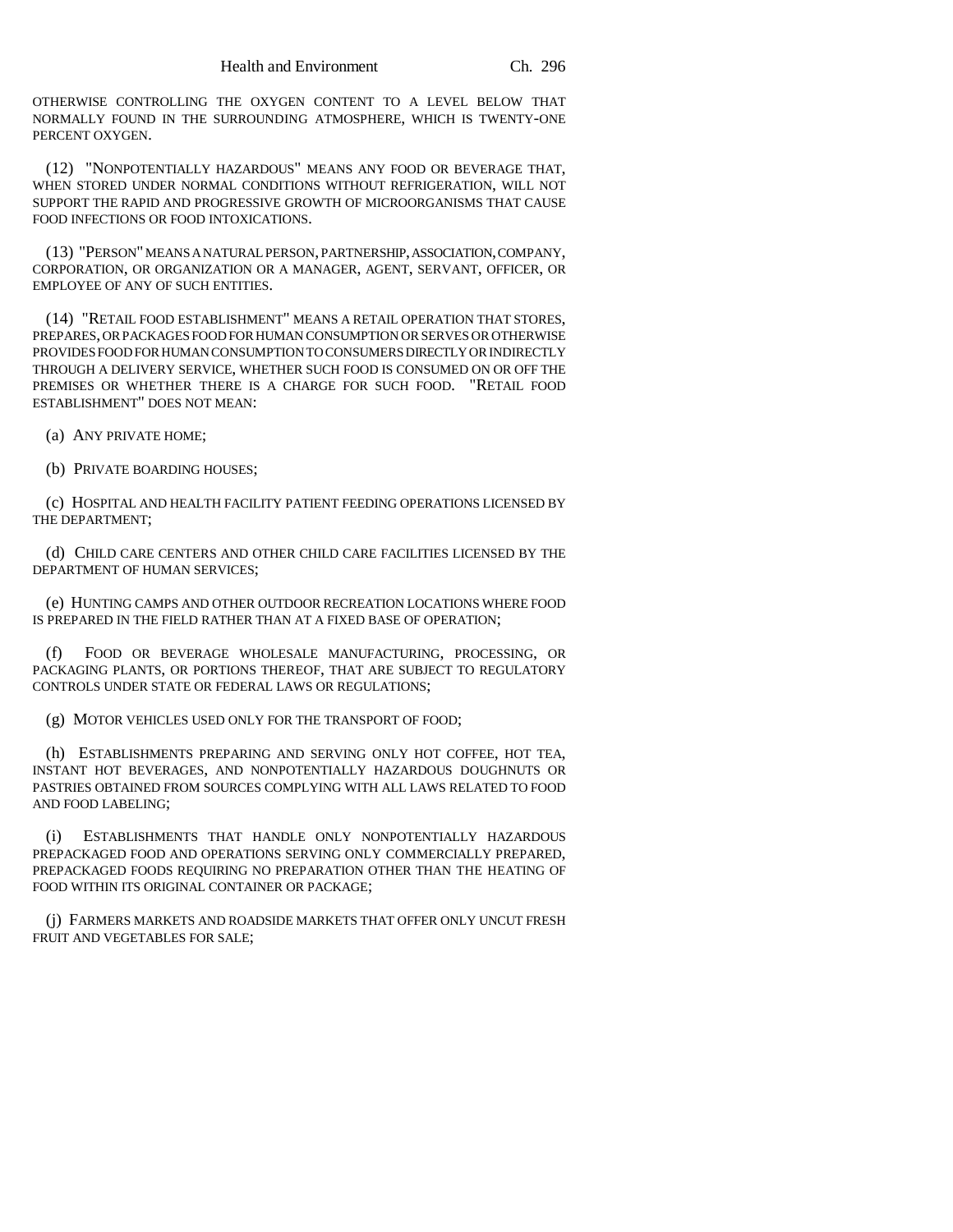#### Ch. 296 Health and Environment

(k) AUTOMATED FOOD MERCHANDISING ENTERPRISES THAT SUPPLY ONLY PREPACKAGED NONPOTENTIALLY HAZARDOUS FOOD OR DRINK OR FOOD OR DRINK IN BOTTLES, CANS, OR CARTONS ONLY, AND OPERATIONS THAT DISPENSE ONLY CHEWING GUM OR SALTED NUTS IN THEIR NATURAL PROTECTIVE COVERING;

(l) THE DONATION, PREPARATION, SALE, OR SERVICE OF FOOD BY A NONPROFIT OR CHARITABLE ORGANIZATION IN CONJUNCTION WITH AN EVENT OR CELEBRATION IF SUCH DONATION, PREPARATION, SALE, OR SERVICE OF FOOD:

(I) DOES NOT EXCEED THE DURATION OF THE EVENT OR CELEBRATION OR A MAXIMUM OF FIFTY-TWO DAYS WITHIN A CALENDAR YEAR; AND

(II) TAKES PLACE IN THE COUNTY IN WHICH SUCH NONPROFIT OR CHARITABLE ORGANIZATION RESIDES OR IS PRINCIPALLY LOCATED.

(14) "SAFE FOOD" MEANS FOOD THAT DOES NOT CONTAIN ANY POISONOUS, DELETERIOUS, OR DISEASE-CAUSING SUBSTANCE OR MICROORGANISMS THAT MAY RENDER SUCH FOOD INJURIOUS TO HUMAN HEALTH.

(15) "SPECIAL EVENT" MEANS AN ORGANIZED EVENT OR CELEBRATION AT WHICH RETAIL FOOD ESTABLISHMENTS PREPARE, SERVE, OR OTHERWISE PROVIDE FOOD FOR HUMAN CONSUMPTION.

**25-4-1603. Licensing, certification, and food protection agency.** THE DEPARTMENT IS HEREBY DESIGNATED THE STATE LICENSING, CERTIFICATION, AND FOOD PROTECTION AGENCY FOR THE PURPOSE OF PROTECTING THE PUBLIC HEALTH AND ENSURING A SAFE FOOD SUPPLY IN THIS STATE. IN ADDITION TO SUCH DESIGNATION, THE DEPARTMENT IS HEREBY AUTHORIZED TO REGULATE AND CONTROL RETAIL FOOD ESTABLISHMENTS, PROMULGATE RULES GOVERNING THE OPERATION OF SUCH ESTABLISHMENTS, AND ENFORCE AND ADMINISTER THIS PART 16.

**25-4-1604. Powers and duties of the department.** (1) THE DEPARTMENT SHALL HAVE THE FOLLOWING POWERS AND DUTIES:

(a) TO GRANT OR REFUSE LICENSES AND CERTIFICATES OF LICENSE PURSUANT TO SECTION 25-4-1606, OR TO SUSPEND OR REVOKE LICENSES AND CERTIFICATES OF LICENSE PURSUANT TO SECTION 25-4-1609;

(b) (I) TO PROMULGATE RULES PURSUANT TO ARTICLE 4 OF TITLE 24, C.R.S., FOR THE IMPLEMENTATION, ADMINISTRATION, AND ENFORCEMENT OF THIS PART 16, AND AS NECESSARY TO ENSURE A SAFE FOOD SUPPLY IN RETAIL FOOD ESTABLISHMENTS. SUCH RULES MAY INCLUDE PROVISIONS FOR THE INITIAL AND PERIODIC MEDICAL EXAMINATION BY THE DEPARTMENT OR OTHER COMPETENT MEDICAL AUTHORITY OF ALL EMPLOYEES OF RETAIL FOOD ESTABLISHMENTS AND SHALL INCLUDE PROVISIONS SPECIFYING AND REGULATING THE PLACES AND CONDITIONS UNDER WHICH FOOD SHALL BE PREPARED FOR CONSUMPTION, A UNIFORM CODE OF SANITARY RULES, AND SUCH OTHER RULES AS THE DEPARTMENT DEEMS NECESSARY. SUCH RULES MAY BE MODIFIED AND CHANGED FROM TIME TO TIME.

(II) FOR PURPOSES OF THIS PARAGRAPH (b), A UNIFORM CODE OF SANITARY RULES MEANS RULES FOR THE PREPARATION, SALE, AND SERVING OF FOOD, INCLUDING BUT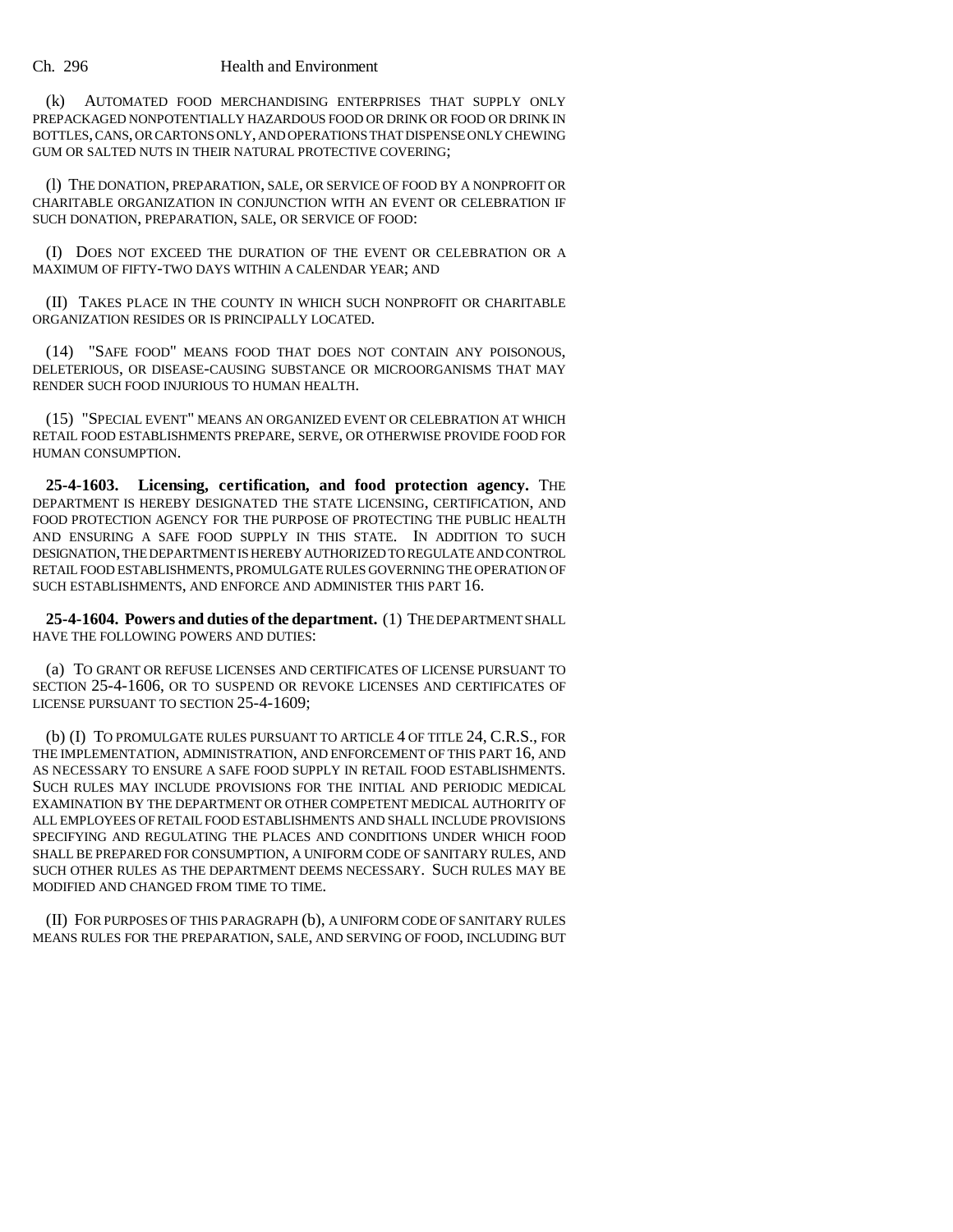NOT BE LIMITED TO GENERAL OVERALL RETAIL FOOD ESTABLISHMENT AND EQUIPMENT DESIGN AND CONSTRUCTION; SANITARY MAINTENANCE OF EQUIPMENT, UTENSILS, AND FACILITIES FOR FOOD PREPARATION, SERVICE, AND STORAGE; WHOLESOMENESS OF FOOD AND DRINK; SOURCE AND PROTECTION OF FOOD AND WATER; DISPOSAL OF LIQUID AND SOLID WASTES; AND OTHER RULES FOR THE EFFECTIVE ADMINISTRATION AND ENFORCEMENT OF THIS PART 16.

(c) TO HEAR AND DETERMINE ALL COMPLAINTS AGAINST LICENSEES OR GRANTEES OF CERTIFICATES OF LICENSE AND TO ADMINISTER OATHS AND ISSUE SUBPOENAS TO REQUIRE THE PRESENCE OF ANY PERSON NECESSARY TO THE DETERMINATION OF ANY SUCH HEARING;

(d) TO ENFORCE THIS PART 16 AND THE RULES PROMULGATED PURSUANT TO THIS SECTION;

(e) TO ENTER RETAIL FOOD ESTABLISHMENTS DURING BUSINESS HOURS AND AT OTHER TIMES DURING WHICH ACTIVITY IS EVIDENT TO CONDUCT INSPECTIONS AND OTHER INTERVENTIONS RELATED TO FOOD SAFETY AND THE PROTECTION OF PUBLIC HEALTH;

(f) TO DEVELOP AND ENFORCE STANDARDS OF PROGRAM CONDUCT AND PERFORMANCE TO BE FOLLOWED AND ADHERED TO BY EMPLOYEES OF THE DEPARTMENT AND LOCAL BOARDS OF HEALTH.

(g) TO PROVIDE TECHNICAL ASSISTANCE, EQUIPMENT AND PRODUCT REVIEW, TRAINING AND STANDARDIZATION, PROGRAM EVALUATION, AND OTHER SERVICES NECESSARY TO ASSURE THE UNIFORM INTERPRETATION AND APPLICATION OF RULES PROMULGATED UNDER THIS PART 16;

(h) TO REVIEW AND APPROVE HACCP PLANS SUBMITTED FOR EVALUATION TO VERIFY AND ENSURE THAT FOOD HANDLING RISKS ARE REDUCED TO PREVENT FOOD-BORNE ILLNESS OUTBREAKS;

(i) TO DELEGATE TO ANY LOCAL BOARD OF HEALTH THE POWERS AND DUTIES DESCRIBED IN PARAGRAPHS (a), (c), (d), (e), AND (h) OF THIS SUBSECTION (1) AT THE REQUEST OF SUCH LOCAL BOARD OF HEALTH.

**25-4-1605. Submission of plans for approval - required.** (1) AN OWNER OR OPERATOR SHALL SUBMIT PLANS AND SPECIFICATIONS TO THE DEPARTMENT OR LOCAL BOARD OF HEALTH IN THE JURISDICTION IN WHICH A RETAIL FOOD ESTABLISHMENT IS TO BE CONSTRUCTED OR EXTENSIVELY REMODELED BEFORE SUCH CONSTRUCTION OR EXTENSIVE REMODELING IS BEGUN OR ANY EXISTING STRUCTURE IS CONVERTED FOR USE AS A RETAIL FOOD ESTABLISHMENT. SUCH PLANS AND SPECIFICATIONS SHALL BE SUBMITTED FOR REVIEW AND APPROVAL, IN SUCH FORM AS THE DEPARTMENT REQUIRES, TO ENSURE THAT THE RETAIL FOOD ESTABLISHMENT LAYOUT, EQUIPMENT, AND FOOD HANDLING PROCEDURES ARE CONDUCIVE TO PROVIDING A SAFE FOOD PRODUCT. EACH PLAN AND SPECIFICATION SUBMISSION SHALL BE ACCOMPANIED BY THE FEES SET FORTH IN SECTION 25-4-1607. THE DEPARTMENT AND LOCAL BOARD OF HEALTH SHALL TREAT SUCH PLANS AND SPECIFICATIONS AS CONFIDENTIAL TRADE SECRET INFORMATION. SUCH PLANS AND SPECIFICATIONS SHALL INDICATE THE PROPOSED LAYOUT, ARRANGEMENT, MECHANICAL PLANTS, CONSTRUCTION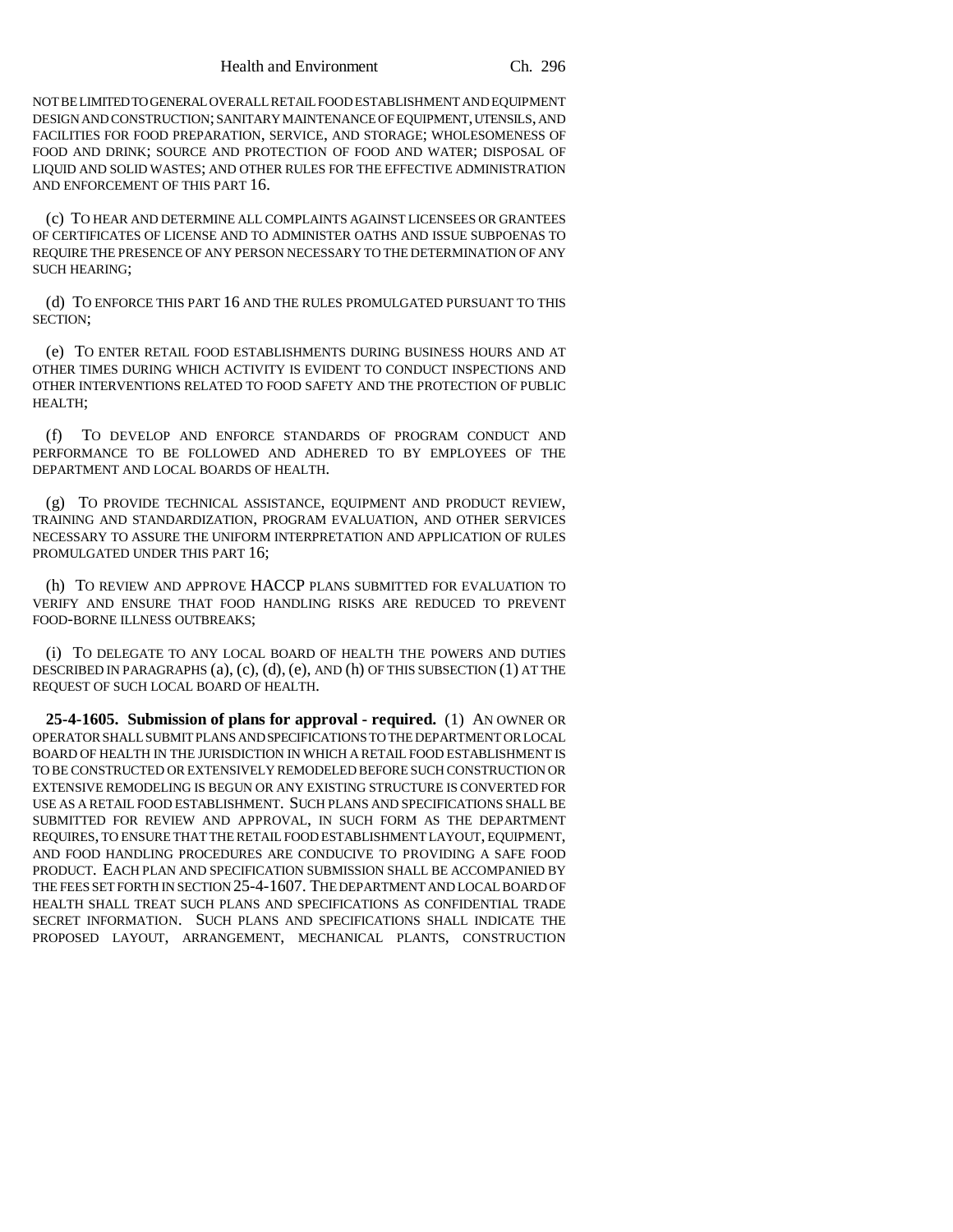MATERIALS OF WORK AREAS, AND THE LOCATION, TYPE, AND MODEL OF PROPOSED FIXED EQUIPMENT AND FACILITIES.

(2) THE CONSTRUCTION, EXTENSIVE REMODELING, OR CONVERSION OF ANY RETAIL FOOD ESTABLISHMENT SHALL BE IN ACCORDANCE WITH THE PLANS AND SPECIFICATIONS SUBMITTED TO AND APPROVED BY THE DEPARTMENT OR LOCAL BOARD OF HEALTH. THE DEPARTMENT OR LOCAL BOARD OF HEALTH SHALL CONDUCT PREOPENING INSPECTIONS OF RETAIL FOOD ESTABLISHMENTS TO ASSURE COMPLIANCE WITH THE APPROVED PLANS, AS CIRCUMSTANCES REQUIRE.

(3) AN OWNER OR OPERATOR SHALL SUBMIT AN HACCP PLAN TO THE DEPARTMENT OR LOCAL BOARD OF HEALTH FOR REVIEW AND APPROVAL BEFORE BEGINNING A MODIFIED ATMOSPHERE PACKAGING PROCESS OR OTHER FOOD PREPARATION METHOD THAT DOES NOT MEET RULES PROMULGATED BY THE DEPARTMENT. HACCP PLANS SHALL BE SUBMITTED IN SUCH FORM AS THE DEPARTMENT REQUIRES. SUCH SUBMISSION SHALL ENSURE THAT FOOD HANDLING RISKS ARE REDUCED TO PREVENT FOOD-BORNE ILLNESS AND OUTBREAKS. THE DEPARTMENT AND ANY LOCAL BOARD OF HEALTH SHALL TREAT HACCP PLANS AS CONFIDENTIAL TRADE SECRET INFORMATION.

(4) THE DEPARTMENT OR LOCAL BOARD OF HEALTH SHALL RESPOND TO ANY PLANS AND SPECIFICATIONS SUBMITTED PURSUANT TO SUBSECTION (1) OF THIS SECTION AND TO ANY HACCP PLAN SUBMITTED PURSUANT TO SUBSECTION (3) OF THIS SECTION WITHIN FOURTEEN WORKING DAYS AFTER RECEIPT. IF A SUBMITTED HACCP PLAN OR OTHER PLAN OR SPECIFICATION IS DEEMED INADEQUATE, THE DEPARTMENT OR THE LOCAL BOARD OF HEALTH SHALL RESPOND IN WRITING TO THE SUBMITTER OF THE PLANS OR SPECIFICATIONS WITH A STATEMENT DESCRIBING HOW SUCH DEFICIENCIES MAY BE CORRECTED.

**25-4-1606. Licensure - exception.** (1) AN APPLICATION FOR A LICENSE OR A CERTIFICATE OF LICENSE SHALL BE FILED WITH THE DEPARTMENT OR LOCAL BOARD OF HEALTH BEFORE ANY PERSON MAY OPERATE A RETAIL FOOD ESTABLISHMENT IN THIS STATE. SUCH APPLICATION SHALL BE ON A FORM SUPPLIED BY THE DEPARTMENT AND SHALL INCLUDE SUCH INFORMATION AS THE DEPARTMENT MAY REQUIRE.

(2) BEFORE GRANTING ANY LICENSE OR CERTIFICATE OF LICENSE, THE DEPARTMENT OR LOCAL BOARD OF HEALTH MAY VISIT AND INSPECT THE RETAIL FOOD ESTABLISHMENT OR PROPERTY ON WHICH THE APPLICANT CONDUCTS OR PROPOSES TO CONDUCT BUSINESS TO ASSESS WHETHER SUCH ESTABLISHMENT CAN OPERATE IN ACCORDANCE WITH THE RULES PROMULGATED BY THE DEPARTMENT TO PROVIDE A SAFE FOOD PRODUCT. IF AN APPLICANT COMPLIES WITH THE REQUIREMENTS OF THIS SUBSECTION (2) AND THE RULES PROMULGATED PURSUANT TO THIS PART 16, THE DEPARTMENT OR LOCAL BOARD OF HEALTH SHALL APPROVE THE APPLICATION FOR A LICENSE OR CERTIFICATE OF LICENSE.

(3) EVERY LICENSE AND CERTIFICATE OF LICENSE GRANTED PURSUANT TO THIS SECTION SHALL SPECIFY THE DATE GRANTED, THE PERIOD OF COVERAGE, THE NAME OF THE LICENSEE, AND THE NAME AND ADDRESS OF THE LICENSED ESTABLISHMENT. ALL LICENSES SHALL BE CONSPICUOUSLY DISPLAYED AT ALL TIMES IN THE LICENSED ESTABLISHMENT.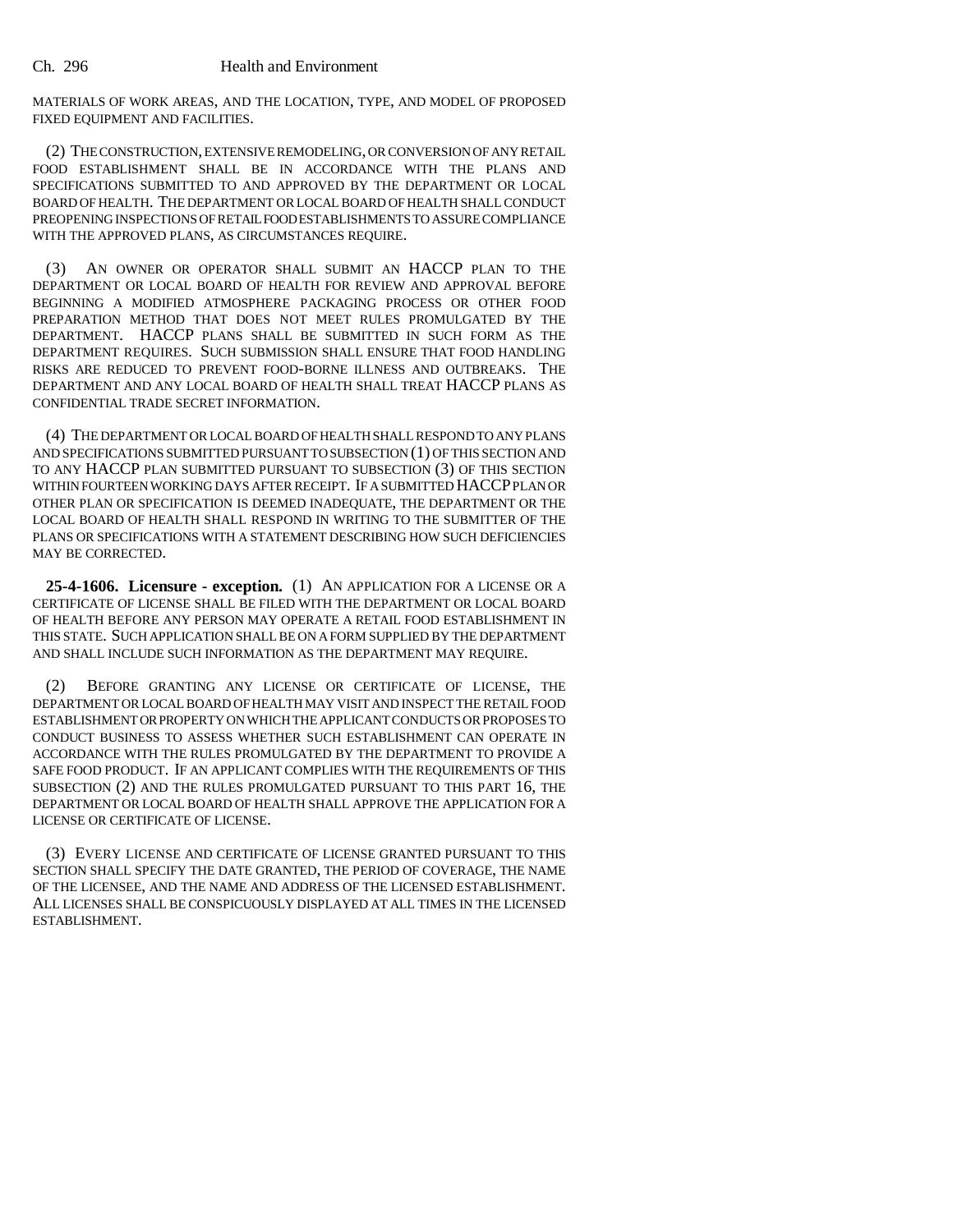(4) LICENSES AND CERTIFICATES OF LICENSE SHALL BE VALID FOR ONE CALENDAR YEAR, OR SUCH PORTION THEREOF AS REMAINS AFTER THE GRANTING OF SUCH LICENSE OR CERTIFICATE. WHEN A LICENSE OR CERTIFICATE IS VALID FOR ONLY A PORTION OF A CALENDAR YEAR, THERE SHALL BE NO REDUCTION OF THE FEES REQUIRED BY SECTION 25-4-1607. ALL LICENSES AND CERTIFICATES OF LICENSE SHALL EXPIRE DECEMBER THIRTY-FIRST OF THE YEAR IN WHICH THEY WERE GRANTED AND RENEWAL APPLICATIONS SHALL BE FILED WITH THE DEPARTMENT DURING DECEMBER OF EACH YEAR. ONCE A LICENSE OR CERTIFICATE OF LICENSE HAS BEEN GRANTED, THE DEPARTMENT OR LOCAL BOARD OF HEALTH SHALL NOT REFUSE TO RENEW SUCH LICENSE OR CERTIFICATE UNLESS THE LICENSEE HAS ENGAGED IN AN UNLAWFUL ACT SET FORTH IN SECTION 25-4-1610 OR IS IN VIOLATION OF ANY RULES PROMULGATED PURSUANT TO THIS PART 16.

(5) SUBSECTIONS (1) AND (2) OF THIS SECTION SHALL NOT APPLY IN THE CITY AND COUNTY OF DENVER, WHICH, BY ORDINANCE, MAY PROVIDE FOR THE LICENSURE OF RETAIL FOOD ESTABLISHMENTS.

**25-4-1607. Fees.** (1) EACH RETAIL FOOD ESTABLISHMENT IN THIS STATE SHALL BE ASSESSED AN ANNUAL LICENSE FEE IN ACCORDANCE WITH THE FOLLOWING PROVISIONS:

(a) A RETAIL FOOD ESTABLISHMENT PREPARING OR SERVING FOOD IN INDIVIDUAL PORTIONS FOR IMMEDIATE ON- OR OFF-PREMISES CONSUMPTION SHALL BE ASSESSED AN ANNUAL FEE BASED ON THE FOLLOWING SCHEDULE:

| <b>Seating Capacity</b> | Fee   |
|-------------------------|-------|
| $0$ to $100$            | \$110 |
| 101 to $200$            | 125   |
| Over $200$              | 135   |

(b) A RETAIL FOOD ESTABLISHMENT OFFERING FOOD FOR RETAIL SALE TO CONSUMERS FOR OFF-PREMISES CONSUMPTION SHALL BE ASSESSED AN ANNUAL FEE BASED ON THE FOLLOWING SCHEDULE:

| Fee  |
|------|
| \$44 |
| -80  |
| 92   |
| 110  |
| 140  |
| 200  |
|      |

(c) A RETAIL FOOD ESTABLISHMENT OFFERING FOOD FOR RETAIL SALE TO CONSUMERS FOR OFF-PREMISES CONSUMPTION AND PREPARING OR SERVING FOOD IN INDIVIDUAL PORTIONS FOR IMMEDIATE CONSUMPTION EITHER ON- OR OFF-PREMISES SHALL BE ASSESSED AN ANNUAL FEE BASED ON THE FOLLOWING SCHEDULE:

| <b>Square Footage</b> | Fee   |
|-----------------------|-------|
| Less than 3.000       | \$110 |
| 3.001 to 10.000       | 180   |
| 10,001 to 20,000      | 192   |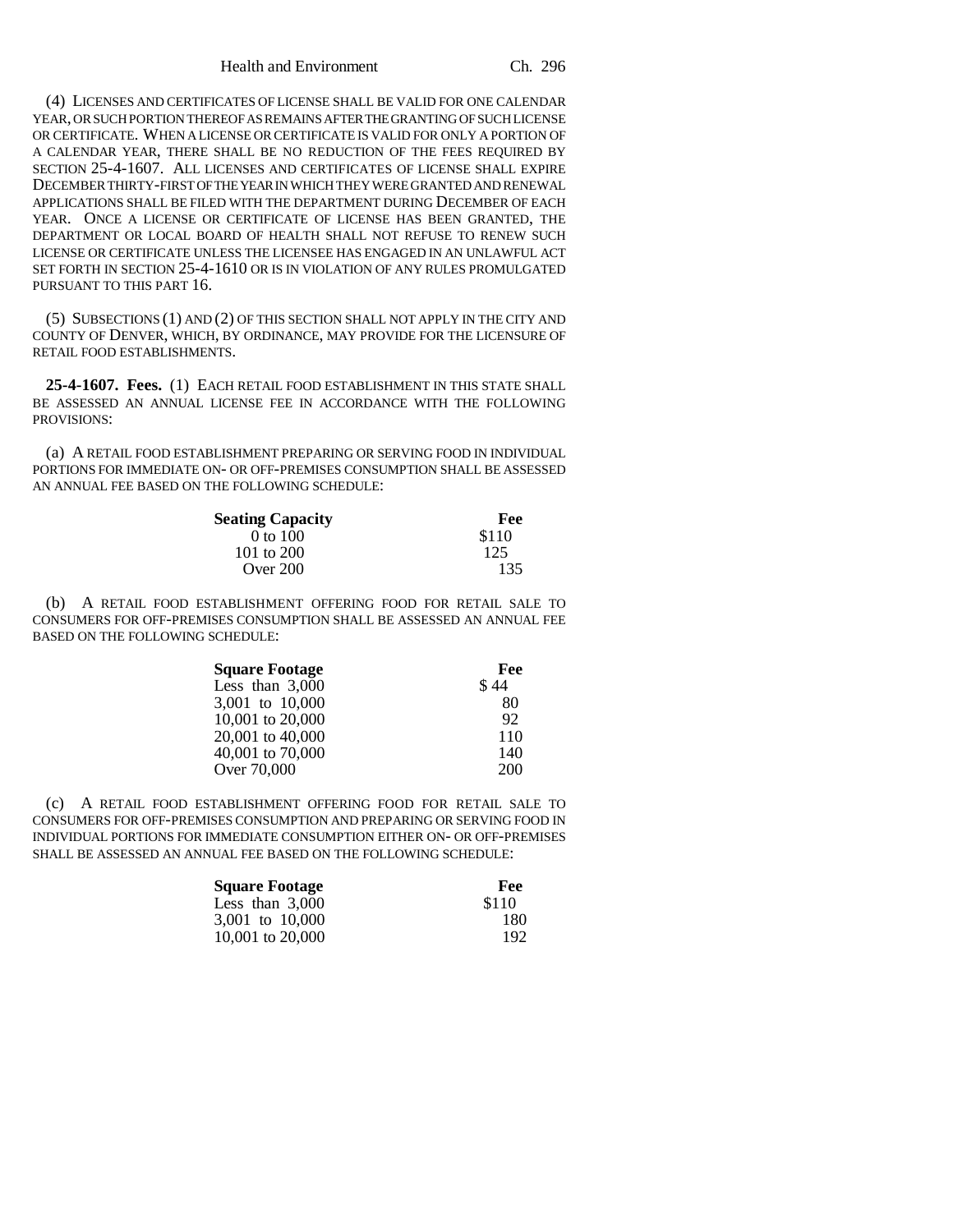| 20,001 to 40,000 | 210 |
|------------------|-----|
| 40,001 to 70,000 | 240 |
| Over 70,000      | 310 |

(d) A RETAIL FOOD ESTABLISHMENT SHALL BE SUBJECT TO ONLY ONE OF THE FEES ESTABLISHED IN THIS SUBSECTION (1).

(e) (I) RETAIL FOOD ESTABLISHMENT LICENSE FEES SHALL BE ESTABLISHED PURSUANT TO THIS SUBSECTION (1); EXCEPT THAT THE CITY AND COUNTY OF DENVER MAY ESTABLISH SUCH FEES BY ORDINANCE.

(II) NOTWITHSTANDING SUBPARAGRAPH (I) OF THIS PARAGRAPH (e), THE FEES ESTABLISHED IN THIS SUBSECTION (1) SHALL BE THE ONLY ANNUAL LICENSE FEES CHARGED BY THE STATE OR ANY COUNTY, LOCAL, OR REGIONAL INSPECTION AUTHORITY, INCLUDING THE CITY AND COUNTY OF DENVER, AND SHALL COVER ALL INSPECTIONS OF A RETAIL FOOD ESTABLISHMENT PURSUANT TO THIS SUBSECTION (1) THROUGHOUT AN ANNUAL LICENSE PERIOD.

(2) AT THE TIME A PLAN IS SUBMITTED FOR REVIEW, AN APPLICATION FEE OF SEVENTY-FIVE DOLLARS SHALL BE PAID TO THE DEPARTMENT OR LOCAL BOARD OF HEALTH. THE FEE FOR PLAN REVIEW AND PREOPENING INSPECTION OF A NEW OR REMODELED RETAIL FOOD ESTABLISHMENT SHALL BE THE ACTUAL COST OF SUCH REVIEW, WHICH SHALL NOT EXCEED TWO HUNDRED EIGHTY DOLLARS. SUCH COSTS SHALL BE PAYABLE AT THE TIME THE PLAN IS APPROVED AND AN INSPECTION IS COMPLETED TO DETERMINE COMPLIANCE.

(3) AT THE TIME AN EQUIPMENT OR PRODUCT REVIEW IS SUBMITTED, AN APPLICATION FEE OF SEVENTY-FIVE DOLLARS SHALL BE PAID TO THE DEPARTMENT. THE FEE FOR EQUIPMENT OR PRODUCT REVIEW BY THE DEPARTMENT TO DETERMINE COMPLIANCE WITH APPLICABLE STANDARDS SHALL BE THE ACTUAL COST OF SUCH REVIEW, WHICH SHALL NOT EXCEED TWO HUNDRED EIGHTY DOLLARS. SUCH COSTS SHALL BE PAYABLE WHEN THE REVIEW IS COMPLETED.

(4) THE FEE FOR A HACCP PLAN REVIEW OF A SPECIFIC WRITTEN PROCESS SHALL BE THE ACTUAL COST OF SUCH REVIEW, WHICH SHALL NOT EXCEED EIGHTY DOLLARS. THE REVIEW OF A HACCP PLAN FOR A PROCESS ALREADY CONDUCTED AT A FACILITY SHALL BE THE ACTUAL COST OF SUCH REVIEW, WHICH SHALL NOT EXCEED TWO HUNDRED DOLLARS. COSTS SHALL BE PAID AT THE TIME THE PLAN IS APPROVED AND AN INSPECTION IS COMPLETED.

(5) THE FEE FOR SERVICES REQUESTED BY ANY PERSON SEEKING DEPARTMENT OR LOCAL BOARD OF HEALTH REVIEW OF A POTENTIAL RETAIL FOOD ESTABLISHMENT SITE SHALL BE SEVENTY-FIVE DOLLARS OR THE ACTUAL COST OF SUCH REVIEW, WHICHEVER IS GREATER. SEVENTY-FIVE DOLLARS OF SUCH FEE SHALL BE BILLED AT THE TIME THE REVIEW IS REQUESTED, AND THE REMAINDER SHALL BE PAYABLE WHEN SERVICES ARE COMPLETED.

(6) THE FEE FOR FOOD PROTECTION SERVICES PROVIDED TO SPECIAL EVENTS SHALL NOT EXCEED THE ACTUAL COST OF SUCH SERVICES AND SHALL BE PAID BY THE ORGANIZER OF SUCH SPECIAL EVENT WHEN SERVICES ARE COMPLETED.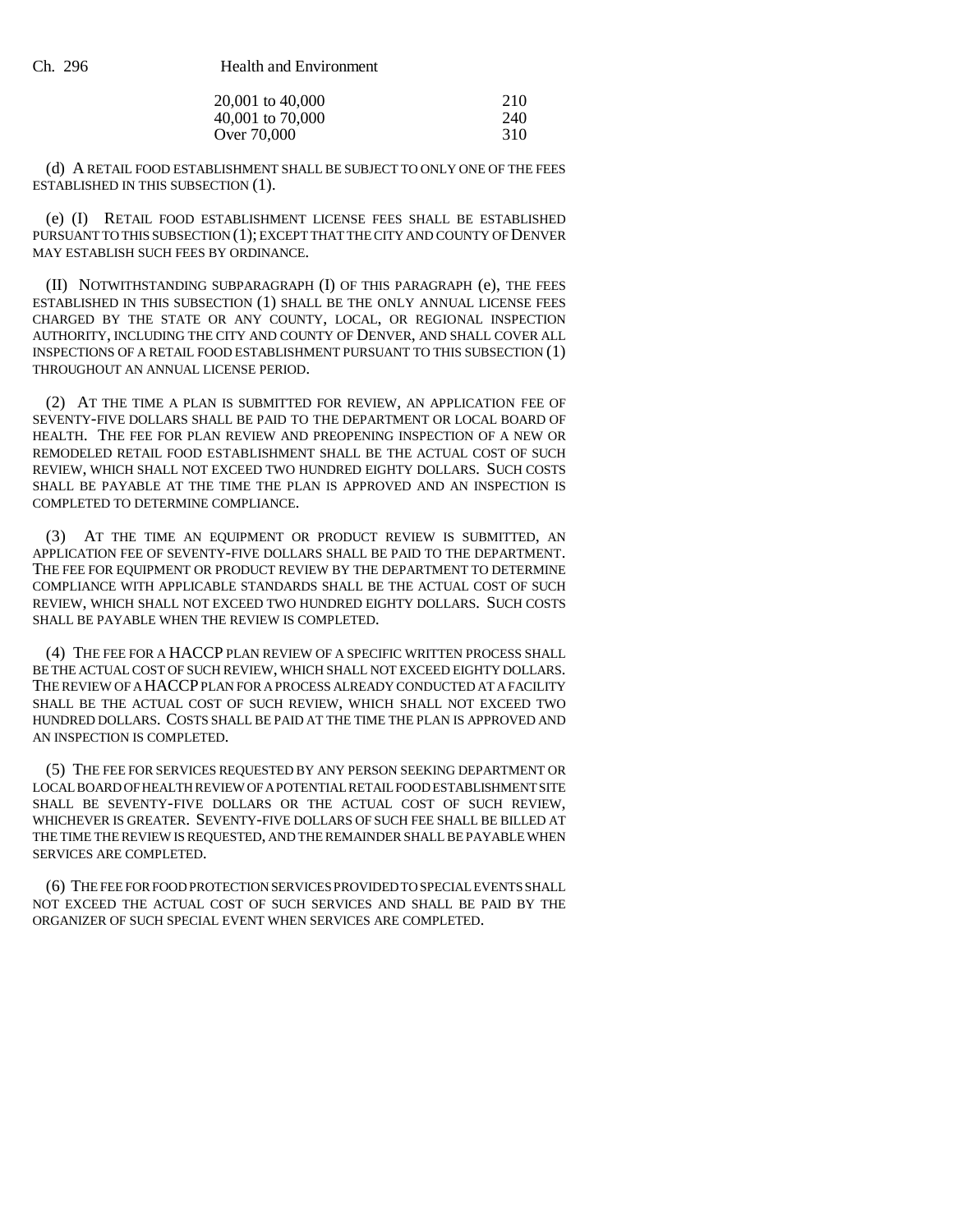(7) THE FEE FOR ANY REQUESTED SERVICE NOT SPECIFICALLY SET FORTH IN THIS SECTION SHALL NOT EXCEED THE ACTUAL COST OF SUCH SERVICE.

(8) THE ACTUAL COST OF A SERVICE SHALL BE ESTABLISHED BY THE DEPARTMENT OR LOCAL BOARD OF HEALTH, WHICHEVER PROVIDED THE SERVICE.

(9) (a) A CERTIFICATE OF LICENSE MAY BE ISSUED TO AND IN THE NAME AND ADDRESS OF ANY:

(I) PAROCHIAL, PUBLIC, OR PRIVATE SCHOOL;

(II) PENAL INSTITUTION;

(III) CHARITABLE ORGANIZATION AND BENEVOLENT, NONPROFIT RETAIL FOOD ESTABLISHMENT CONDUCTED FOR THE PURPOSE OF ASSISTING ELDERLY, INCAPACITATED, OR DISADVANTAGED PERSONS; AND

(IV) NONPROFIT OR CHARITABLE ORGANIZATION THAT DONATES, PREPARES, SELLS, OR SERVES FOOD IN CONJUNCTION WITH AN EVENT OR CELEBRATION IF SUCH DONATION, PREPARATION, SALE, OR SERVICE OF FOOD:

(A) DOES NOT EXCEED THE DURATION OF THE EVENT OR CELEBRATION OR A MAXIMUM OF FIFTY-TWO DAYS WITHIN A CALENDAR YEAR; AND

(B) TAKES PLACE IN THE COUNTY IN WHICH SUCH NONPROFIT OR CHARITABLE ORGANIZATION RESIDES OR IS PRINCIPALLY LOCATED.

(b) NO INSTITUTION OR ORGANIZATION LISTED IN PARAGRAPH (a) OF THIS SUBSECTION (9) SHALL PAY ANY FEE IMPOSED ON A RETAIL FOOD ESTABLISHMENT PURSUANT TO THIS SECTION.

(10) LOCAL BOARDS OF HEALTH CREATED IN PARTS 5, 6, AND 7 OF ARTICLE 1 OF THIS TITLE SHALL COLLECT FEES UNDER THIS SECTION IF SUCH LOCAL BOARDS OF HEALTH ARE AUTHORIZED BY THE DEPARTMENT TO ENFORCE THIS PART 16 AND ANY RULES PROMULGATED PURSUANT TO THIS PART 16.

(11) (a) NO LATER THAN JANUARY 1, 2001, THE DEPARTMENT, WORKING WITH THE RETAIL FOOD INDUSTRY AND LOCAL HEALTH REPRESENTATIVES, SHALL SUBMIT A REPORT TO THE GENERAL ASSEMBLY WITH RECOMMENDED FEES FOR RETAIL FOOD ESTABLISHMENTS.

(b) IF THE REPORT DESCRIBED IN PARAGRAPH (a) OF THIS SUBSECTION (11) IS NOT SUBMITTED OR IF THE FEES SET FORTH IN THIS SECTION DECREASE AFTER JULY 1,1998, THIS PART 16 IS REPEALED, EFFECTIVE JANUARY 1, 2002. IF NO REPORT IS SUBMITTED OR IF THE FEES DECREASE, THE DEPARTMENT SHALL NOTIFY THE GENERAL ASSEMBLY AND THE REVISOR OF STATUTES OF SUCH FACT.

**25-4-1608. Food protection cash fund - creation.** (1) FEES COLLECTED BY THE DEPARTMENT PURSUANT TO SECTION 25-4-1607 SHALL BE TRANSMITTED TO THE STATE TREASURER WHO SHALL CREDIT THE SAME TO THE FOOD PROTECTION CASH FUND, WHICH FUND IS HEREBY CREATED IN THE STATE TREASURY. THE GENERAL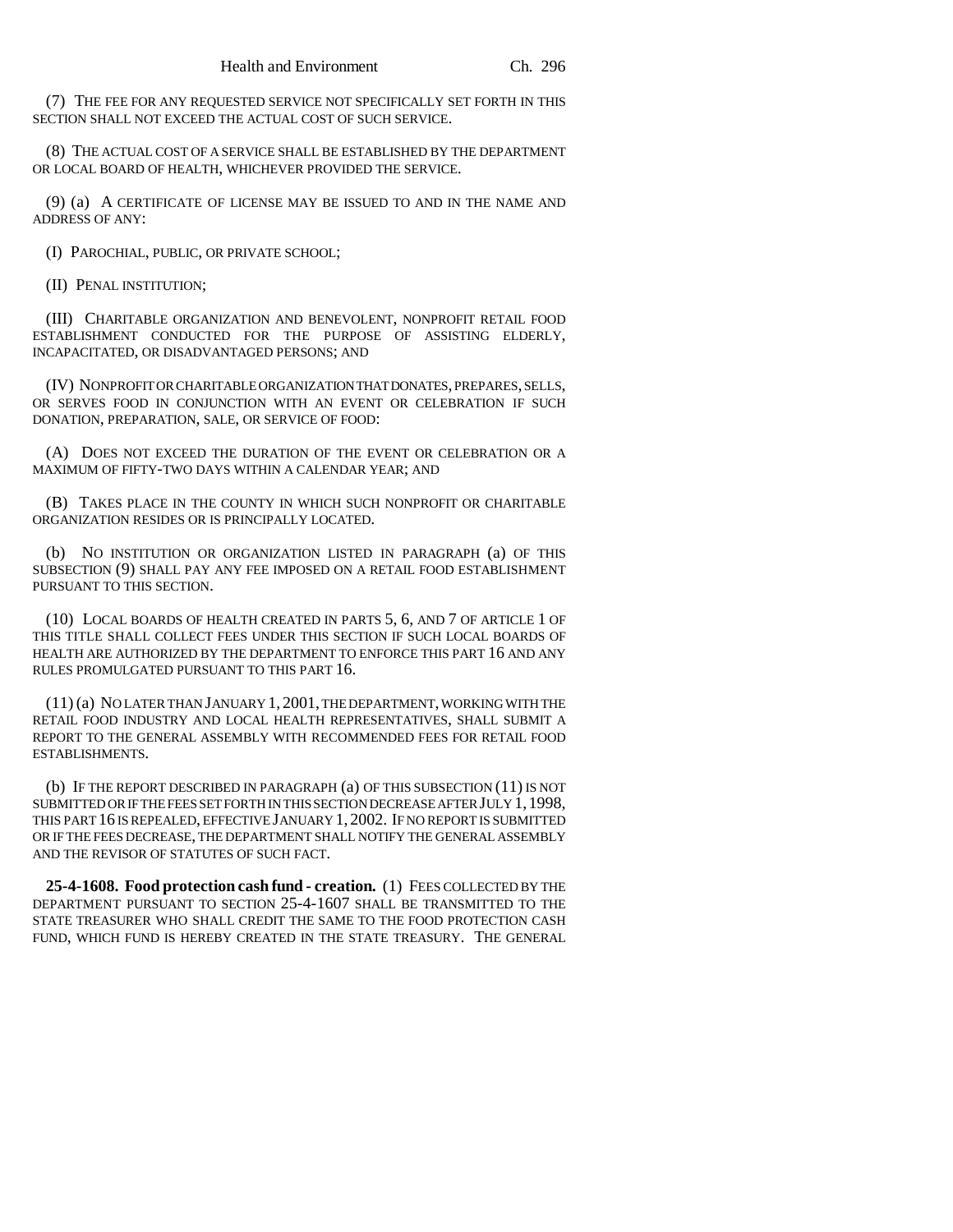#### Ch. 296 Health and Environment

ASSEMBLY SHALL APPROPRIATE THE MONEYS IN THE FUND TO THE DEPARTMENT FOR THE PAYMENT OF SALARIES AND EXPENSES NECESSARY FOR THE ADMINISTRATION OF THIS PART 16.

(2) TWENTY DOLLARS OF EACH FEE COLLECTED BY THE DEPARTMENT AND LOCAL BOARD OF HEALTH PURSUANT TO SECTION 25-4-1607 SHALL BE TRANSMITTED TO THE STATE TREASURER WHO SHALL CREDIT SUCH FEE TO THE FOOD PROTECTION CASH FUND CREATED IN SUBSECTION (1) OF THIS SECTION. THIS PORTION OF THE FEE SHALL BE USED BY THE DEPARTMENT TO CONDUCT THE DUTIES AND RESPONSIBILITIES SET FORTH IN SECTION 25-4-1604 (1) (a), (1) (b), (1) (c), (1) (f), (1) (g), AND (1) (i). THE REMAINDER OF SUCH FEE SHALL BE RETAINED BY THE LOCAL BOARD OF HEALTH FOR DEPOSIT IN THE APPROPRIATE LOCAL BOARD OF HEALTH CASH FUND IN ACCORDANCE WITH SECTIONS 25-1-509 AND 25-1-713, OR IF THE FEE IS COLLECTED BY THE DEPARTMENT IT SHALL BE DEPOSITED PURSUANT TO SECTION 25-4-1608 (1), AND USED TO PAY A PORTION OF THE COST OF CONDUCTING A RETAIL FOOD ESTABLISHMENT PROTECTION PROGRAM.

(3) ANY INTEREST DERIVED FROM THE DEPOSIT AND INVESTMENT OF MONEYS IN THE FOOD PROTECTION CASH FUND SHALL BE CREDITED TO SUCH FUND. ANY UNEXPENDED OR UNENCUMBERED MONEYS REMAINING IN SUCH FUND AT THE END OF A FISCAL YEAR SHALL REMAIN IN THE FUND AND SHALL NOT REVERT OR BE TRANSFERRED TO THE GENERAL FUND OR ANY OTHER FUND OF THE STATE.

**25-4-1609. Disciplinary actions - revocation - suspension - review.** (1) THE DEPARTMENT OR LOCAL BOARD OF HEALTH MAY, ON ITS OWN MOTION OR COMPLAINT AND AFTER AN INVESTIGATION AND HEARING AT WHICH THE LICENSEE IS AFFORDED AN OPPORTUNITY TO BE HEARD, SUSPEND OR REVOKE A LICENSE OR CERTIFICATE OF LICENSE FOR ANY VIOLATION OF THIS PART 16, ANY RULE ADOPTED PURSUANT TO THIS PART 16, OR ANY OF THE TERMS, CONDITIONS, OR PROVISIONS OF SUCH LICENSE OR CERTIFICATE OF LICENSE. A WRITTEN NOTICE OF SUSPENSION OR REVOCATION, AS WELL AS ANY REQUIRED NOTICE OF HEARING, SHALL BE SENT BY CERTIFIED MAIL TO THE LICENSEE AT THE ADDRESS CONTAINED IN THE LICENSE OR CERTIFICATE OF LICENSE.

(2) THE REVOCATION AND SUSPENSION OF A LICENSE OR CERTIFICATE OF LICENSE SHALL BE IN ADDITION TO ANY OTHER PENALTIES PRESCRIBED BY THIS PART 16. NO SUSPENSION SHALL BE FOR A PERIOD LONGER THAN SIX MONTHS. WHEN A LICENSE OR CERTIFICATE OF LICENSE IS SUSPENDED OR REVOKED, NO PART OF THE FEES PAID FOR A LICENSE SHALL BE RETURNED TO THE LICENSEE.

(3) ANY SUSPENSION OR REVOCATION OF A LICENSE OR CERTIFICATE OF LICENSE MAY BE REVIEWED BY ANY COURT OF GENERAL JURISDICTION HAVING JURISDICTION OVER THE RETAIL FOOD ESTABLISHMENT FOR WHICH THE APPLICATION FOR LICENSE OR CERTIFICATE OF LICENSE WAS MADE. IF SUCH COURT DETERMINES THAT SUCH SUSPENSION OR REVOCATION WAS WITHOUT GOOD CAUSE, IT SHALL ORDER THE DEPARTMENT TO REINSTATE SUCH LICENSE OR CERTIFICATE OF LICENSE.

#### **25-4-1610. Unlawful acts.** (1) IT IS UNLAWFUL FOR:

(a) ANY PERSON TO BEGIN THE CONSTRUCTION OR EXTENSIVE REMODELING OF A RETAIL FOOD ESTABLISHMENT UNLESS SUCH PERSON HAS RECEIVED DEPARTMENT OR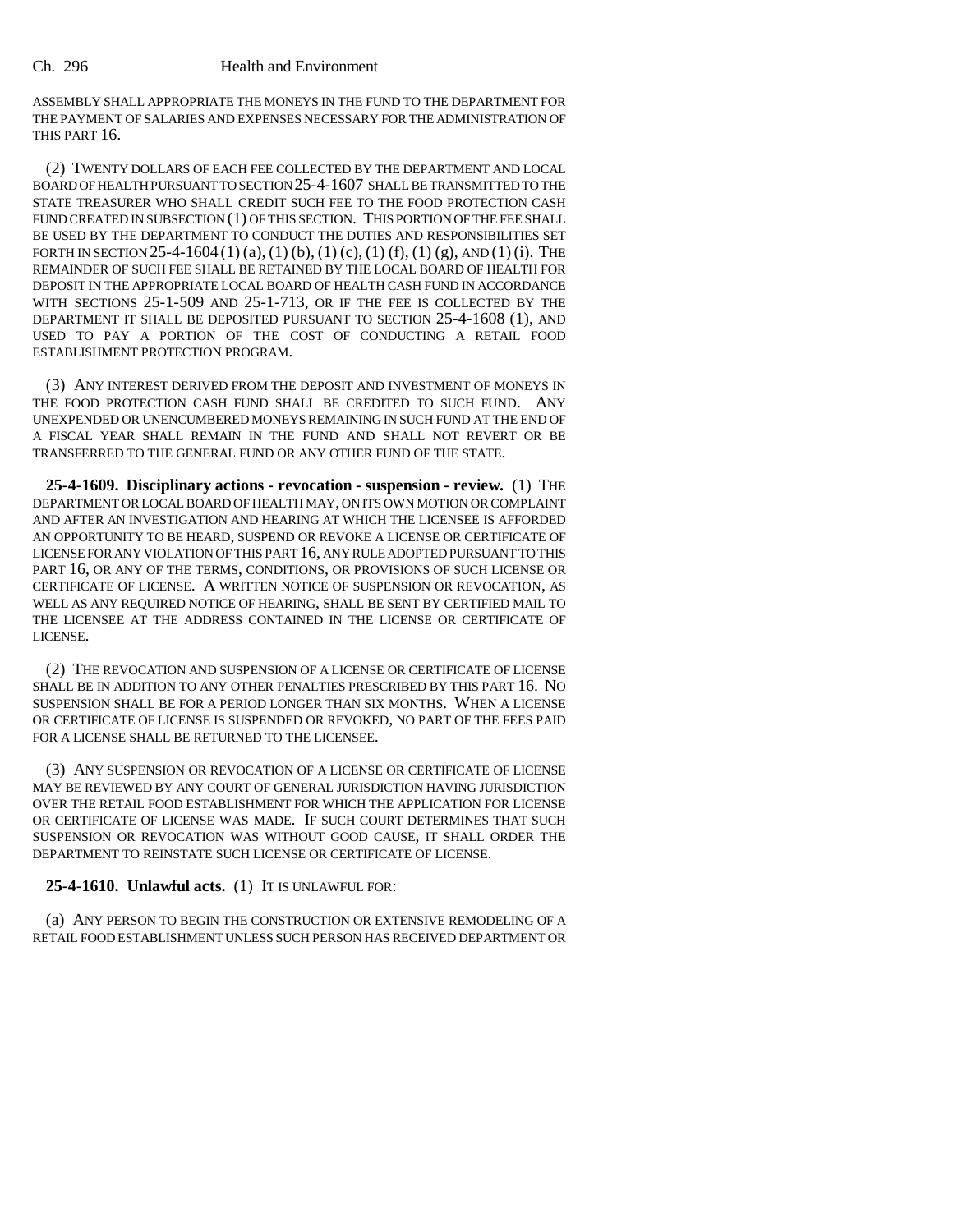LOCAL BOARD OF HEALTH APPROVAL OF PLANS AND SPECIFICATIONS FOR SUCH CONSTRUCTION OR REMODELING PURSUANT TO SECTION 25-4-1605;

(b) ANY PERSON TO OPERATE A RETAIL FOOD ESTABLISHMENT WITHOUT A VALID LICENSE OR CERTIFICATE OF LICENSE FROM THE DEPARTMENT OR LOCAL BOARD OF HEALTH HAVING JURISDICTION OVER SUCH ESTABLISHMENT;

(c) ANY PERSON TO VIOLATE THIS PART 16 AND ANY RULES PROMULGATED PURSUANT TO THIS PART 16:

(d) ANY PERSON OR RETAIL FOOD ESTABLISHMENT TO REFUSE TO PERMIT ENTRY TO SUCH ESTABLISHMENT IN ACCORDANCE WITH SECTIONS 25-4-1604 (1) (e) AND 25-4-1606 (2);

(e) ANY RETAIL FOOD ESTABLISHMENT TO SELL OR SERVE FOOD PREPARED IN A PRIVATE HOME TO ANY PERSON;

(f) ANY PERSON TO FAIL TO PAY A CIVIL PENALTY ASSESSED BY THE DEPARTMENT OR LOCAL BOARD OF HEALTH.

**25-4-1611. Violation - penalties.** (1) IF THE DEPARTMENT OR A LOCAL BOARD OF HEALTH FINDS THAT A LICENSEE OR OTHER PERSON OPERATING A RETAIL FOOD ESTABLISHMENT WAS PROVIDED WITH WRITTEN NOTIFICATION OF A VIOLATION OF SECTION 25-4-1610 (1) (a), (1) (b), (1) (d), (1) (e), OR (1) (f) AND WAS GIVEN A REASONABLE TIME TO COMPLY BUT REMAINED IN NONCOMPLIANCE, SUCH PERSON SHALL BE SUBJECT TO A CIVIL PENALTY OF NOT LESS THAN TWO HUNDRED FIFTY DOLLARS AND NOT MORE THAN ONE THOUSAND DOLLARS, ASSESSED BY THE DEPARTMENT OR LOCAL BOARD OF HEALTH.

(2) (a) UPON A FINDING BY THE DEPARTMENT OR A LOCAL BOARD OF HEALTH THAT A RETAIL FOOD ESTABLISHMENT IS IN VIOLATION OF THIS PART 16 OR THE RULES PROMULGATED PURSUANT TO THIS PART 16, AND THAT SUCH VIOLATION IS SUFFICIENT TO PERMIT THE DEPARTMENT OR LOCAL BOARD OF HEALTH TO ESTABLISH A DATE AND TIME FOR CORRECTION, THE DEPARTMENT OR LOCAL BOARD OF HEALTH SHALL, IN WRITING, ADVISE THE LICENSEE OR OTHER PERSON OPERATING SUCH ESTABLISHMENT OF THE VIOLATION, PROVIDE SUCH PERSON WITH A REASONABLE PERIOD OF TIME TO COMPLY, AND CONDUCT A FOLLOW-UP INSPECTION. IF, AT THE TIME OF THE FOLLOW-UP INSPECTION, SUCH ESTABLISHMENT IS FOUND TO BE IN VIOLATION OF THE SAME PROVISIONS, THE DEPARTMENT OR LOCAL BOARD OF HEALTH SHALL ISSUE SUCH PERSON A WRITTEN NOTIFICATION OF NONCOMPLIANCE, PROVIDE SUCH PERSON WITH A REASONABLE TIME TO COMPLY, AND CONDUCT A SECOND FOLLOW-UP INSPECTION.

(b) (I) IF, AT A SECOND FOLLOW-UP INSPECTION, A RETAIL FOOD ESTABLISHMENT IS FOUND TO BE IN COMPLIANCE WITH THE SAME PROVISIONS AS WERE CITED IN THE WRITTEN NOTIFICATION ISSUED PURSUANT TO PARAGRAPH (a) OF THIS SUBSECTION (2), THE DEPARTMENT OR A LOCAL BOARD OF HEALTH SHALL ADVISE THE LICENSEE OR OTHER PERSON OPERATING SUCH ESTABLISHMENT THAT NONCOMPLIANCE WITH SUCH PROVISIONS AT THE NEXT REGULAR INSPECTION SHALL RESULT IN THE ISSUANCE OF A SECOND WRITTEN NOTIFICATION OF NONCOMPLIANCE.

(II) IF, AT A SECOND FOLLOW-UP INSPECTION, A RETAIL FOOD ESTABLISHMENT IS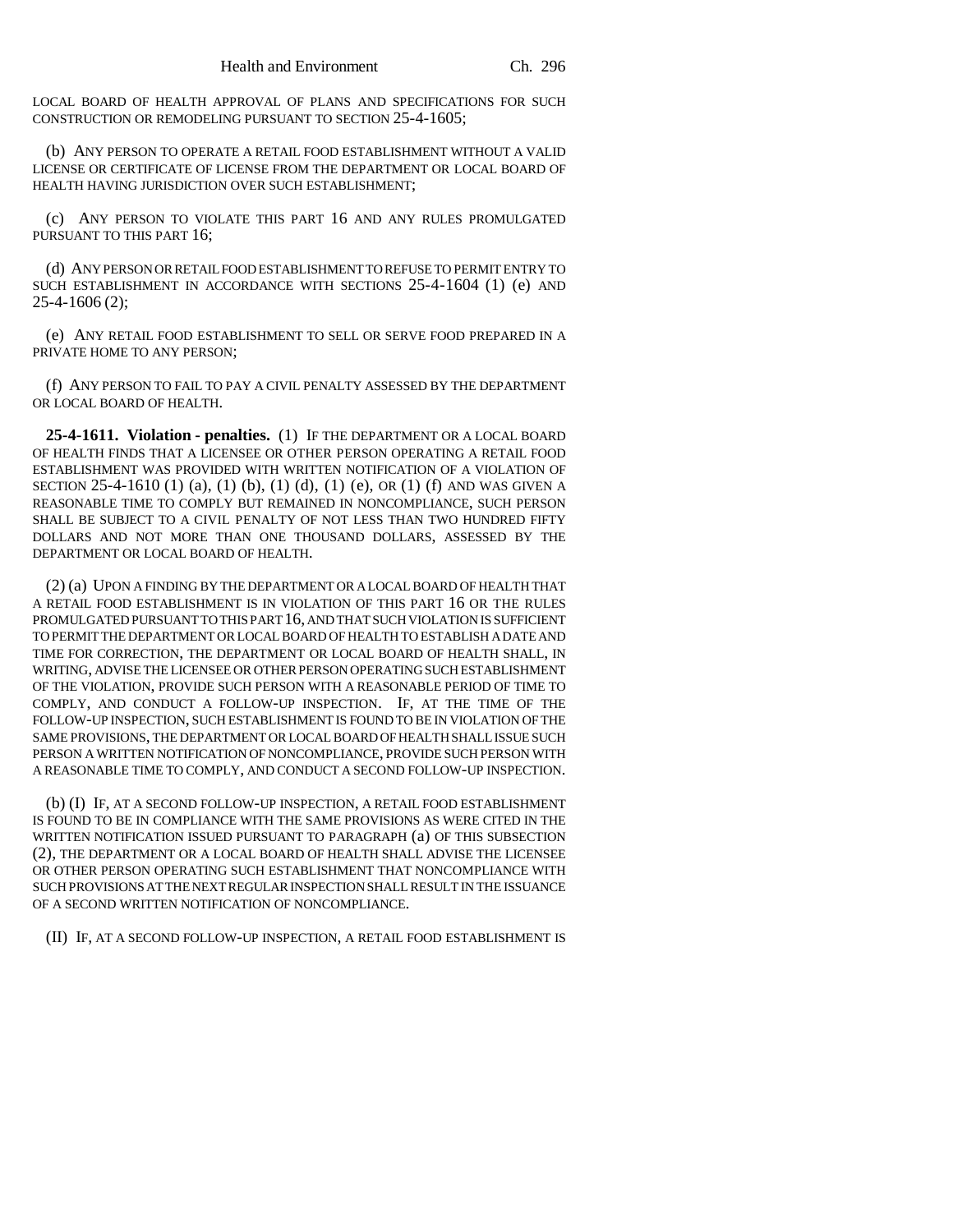#### Ch. 296 Health and Environment

FOUND TO BE IN VIOLATION OF THE SAME PROVISIONS AS WERE CITED IN THE WRITTEN NOTIFICATION OF NONCOMPLIANCE ISSUED PURSUANT TO PARAGRAPH (a) OF THIS SUBSECTION (2), THE DEPARTMENT OR A LOCAL BOARD OF HEALTH SHALL ISSUE A SECOND WRITTEN NOTIFICATION OF NONCOMPLIANCE, ADVISING THE LICENSEE OR OTHER PERSON OPERATING SUCH ESTABLISHMENT OF THE VIOLATION AND POTENTIAL CIVIL PENALTIES THAT MAY BE ASSESSED IF SUCH NONCOMPLIANCE CONTINUES. THE DEPARTMENT OR A LOCAL BOARD OF HEALTH SHALL CONDUCT A THIRD FOLLOW-UP INSPECTION.

(c) (I) IF, AT A THIRD FOLLOW-UP INSPECTION, A RETAIL FOOD ESTABLISHMENT IS FOUND TO BE IN COMPLIANCE WITH THE SAME PROVISIONS AS WERE CITED IN THE SECOND WRITTEN NOTIFICATION OF NONCOMPLIANCE ISSUED PURSUANT TO PARAGRAPH (b) OF THIS SUBSECTION (2), THE DEPARTMENT OR LOCAL BOARD OF HEALTH MAY ASSESS A CIVIL PENALTY OF NOT LESS THAN TWO HUNDRED FIFTY DOLLARS NOR MORE THAN FIVE HUNDRED DOLLARS AND SHALL ADVISE THE PERSON OPERATING SUCH ESTABLISHMENT IN WRITING THAT FUTURE NONCOMPLIANCE WITH THE CITED PROVISIONS IN THE SECOND NOTIFICATION OF NONCOMPLIANCE SHALL RESULT IN THE ISSUANCE OF A THIRD WRITTEN NOTIFICATION OF NONCOMPLIANCE AND SUBJECT SUCH ESTABLISHMENT TO AN ADDITIONAL CIVIL PENALTY OF NOT LESS THAN TWO HUNDRED FIFTY DOLLARS NOR MORE THAN FIVE HUNDRED DOLLARS.

(II) IF, AT A THIRD FOLLOW-UP INSPECTION, A RETAIL FOOD ESTABLISHMENT IS FOUND TO BE IN VIOLATION OF THE SAME PROVISIONS AS WERE CITED IN THE SECOND WRITTEN NOTIFICATION OF NONCOMPLIANCE ISSUED PURSUANT TO PARAGRAPH (b) OF THIS SUBSECTION (2), THE DEPARTMENT OR A LOCAL BOARD OF HEALTH MAY ASSESS A CIVIL PENALTY OF NOT LESS THAN FIVE HUNDRED DOLLARS NOR MORE THAN ONE THOUSAND DOLLARS. WHEN COMPLIANCE WITH THE PROVISIONS CITED IN THE SECOND WRITTEN NOTIFICATION OF NONCOMPLIANCE IS OBTAINED, THE DEPARTMENT OR LOCAL BOARD OF HEALTH SHALL NOTIFY THE LICENSEE OR OTHER PERSON OPERATING SUCH ESTABLISHMENT IN WRITING THAT NONCOMPLIANCE WITH THE CITED PROVISIONS IN THE SECOND NOTIFICATION OF NONCOMPLIANCE AT THE NEXT REGULAR INSPECTION WILL RESULT IN THE ISSUANCE OF A THIRD WRITTEN NOTIFICATION OF NONCOMPLIANCE AND MAY RESULT IN AN ADDITIONAL CIVIL PENALTY OF NOT LESS THAN FIVE HUNDRED DOLLARS NOR MORE THAN ONE THOUSAND DOLLARS.

(3) A MAXIMUM OF THREE CIVIL PENALTIES MAY BE ASSESSED AGAINST A LICENSEE OR OTHER PERSON OPERATING A RETAIL FOOD ESTABLISHMENT IN ANY CALENDAR YEAR. WHENEVER A THIRD CIVIL PENALTY IS ASSESSED IN A CALENDAR YEAR, THE DEPARTMENT OR LOCAL BOARD OF HEALTH SHALL INITIATE PROCEEDINGS TO SUSPEND OR REVOKE THE LICENSE OF THE LICENSEE PURSUANT TO SECTION 25-4-1609.

(4) NEITHER THE DEPARTMENT NOR A LOCAL BOARD OF HEALTH SHALL ASSESS A CIVIL PENALTY PURSUANT TO THIS SECTION IF A DISCIPLINARY ACTION IS PENDING AGAINST THE SAME LICENSEE UNDER SECTION 25-4-1609.

(5) (a) ALL PENALTIES COLLECTED BY THE DEPARTMENT PURSUANT TO THIS SECTION SHALL BE TRANSMITTED TO THE STATE TREASURER WHO SHALL CREDIT THE SAME TO THE FOOD PROTECTION CASH FUND CREATED IN SECTION 25-4-1608.

(b) PENALTIES COLLECTED BY A LOCAL BOARD OF HEALTH SHALL BE DEPOSITED IN THE APPROPRIATE LOCAL BOARD OF HEALTH CASH FUND IN ACCORDANCE WITH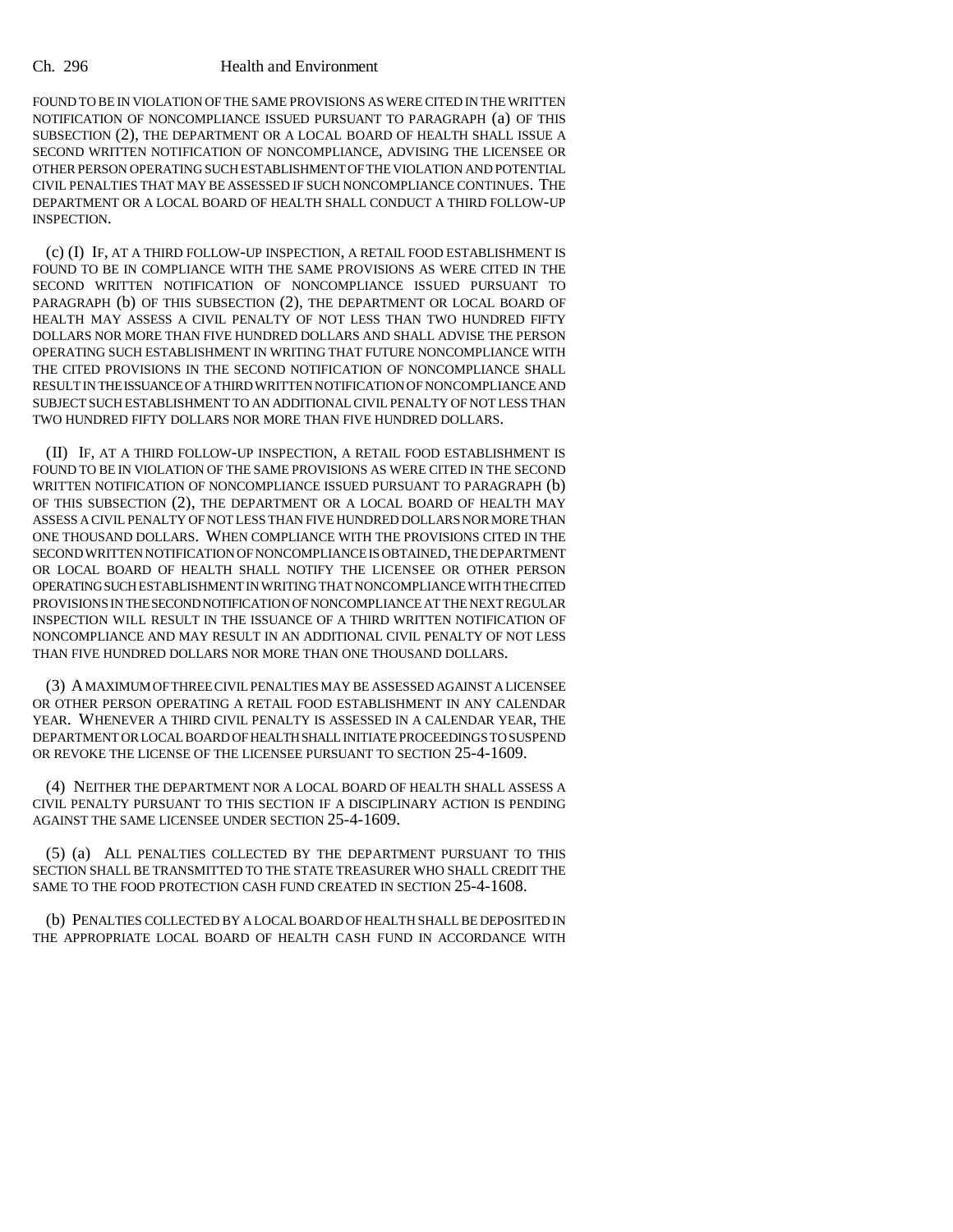SECTION 25-4-1608, AND SHALL BE USED TO PAY EXPENSES RELATED TO THE INSPECTION OF RETAIL FOOD ESTABLISHMENTS.

(6) TO OBTAIN COMPLIANCE WITH THIS PART 16, THE DEPARTMENT OR A LOCAL BOARD OF HEALTH MAY ALLOW THE OWNER OF A RETAIL FOOD ESTABLISHMENT TO USE ANY ASSESSED PENALTY FEE TO PAY FOR EMPLOYEE TRAINING OR THE COST OF NEEDED IMPROVEMENTS TO SUCH ESTABLISHMENT.

(7) IN ADDITION TO THE REMEDIES PROVIDED IN THIS PART 16 AND OTHER REMEDIES PROVIDED BY LAW, THE DEPARTMENT OR LOCAL BOARD OF HEALTH IS AUTHORIZED TO APPLY TO THE COUNTY OR DISTRICT COURT OF THE COUNTY OR DISTRICT WHERE A RETAIL FOOD ESTABLISHMENT IS LOCATED FOR A TEMPORARY OR PERMANENT INJUNCTION, AND SUCH COURT SHALL HAVE JURISDICTION TO ISSUE AN INJUNCTION RESTRAINING ANY PERSON FROM VIOLATING SECTION 25-4-1610.

**25-4-1612. Judicial review.** ANY PERSON ADVERSELY AFFECTED OR AGGRIEVED BY A DEPARTMENT DECISION TO REFUSE TO GRANT A LICENSE OR CERTIFICATE OF LICENSE MAY SEEK JUDICIAL REVIEW IN THE DISTRICT COURT HAVING JURISDICTION OVER THE RETAIL FOOD ESTABLISHMENT FOR WHICH THE APPLICATION FOR LICENSE OR CERTIFICATE OF LICENSE WAS MADE. ANY OTHER FINAL ORDER OR DETERMINATION BY THE DEPARTMENT OR A LOCAL BOARD OF HEALTH PURSUANT TO THIS PART 16, SHALL BE SUBJECT TO JUDICIAL REVIEW IN ACCORDANCE WITH ARTICLE 4 OF TITLE 24, C.R.S.

**SECTION 2. Repeal.** Part 2 of article 44 of title 12, C.R.S., is repealed.

**SECTION 3. Appropriation - adjustments in 1998 long bill.** (1) For the implementation of this act, appropriations made in the annual general appropriation act for the fiscal year beginning July 1, 1998, shall be adjusted as follows:

(a) The appropriation made to the department of public health and environment, consumer protection, for personal services, is decreased by thirty-four thousand two hundred fourteen dollars (\$34,214) and 0.8 FTE. Said sum shall be from the general fund.

(b) The appropriation made to the department of public health and environment, consumer protection, for personal services, is decreased by sixty-seven thousand two hundred fifty-two dollars (\$67,252) and 1.0 FTE. Said sum shall be from federal funds.

(c) The appropriation made to the department of public health and environment, consumer protection, for operating expenses, is decreased by twenty-six thousand four hundred twenty-three dollars (\$26,423). Said sum shall be from the general fund.

(d) The appropriation made to the department of public health and environment, consumer protection, out of moneys in the food protection cash fund not otherwise appropriated, is increased by one hundred twenty-seven thousand eight hundred eighty-nine dollars (\$127,889) and 1.8 FTE. Of said sum, one hundred one thousand four hundred sixty-six dollars (\$101,466) and 1.8 FTE shall be for personal services, and twenty-six thousand four hundred twenty-three dollars (\$26,423) shall be for